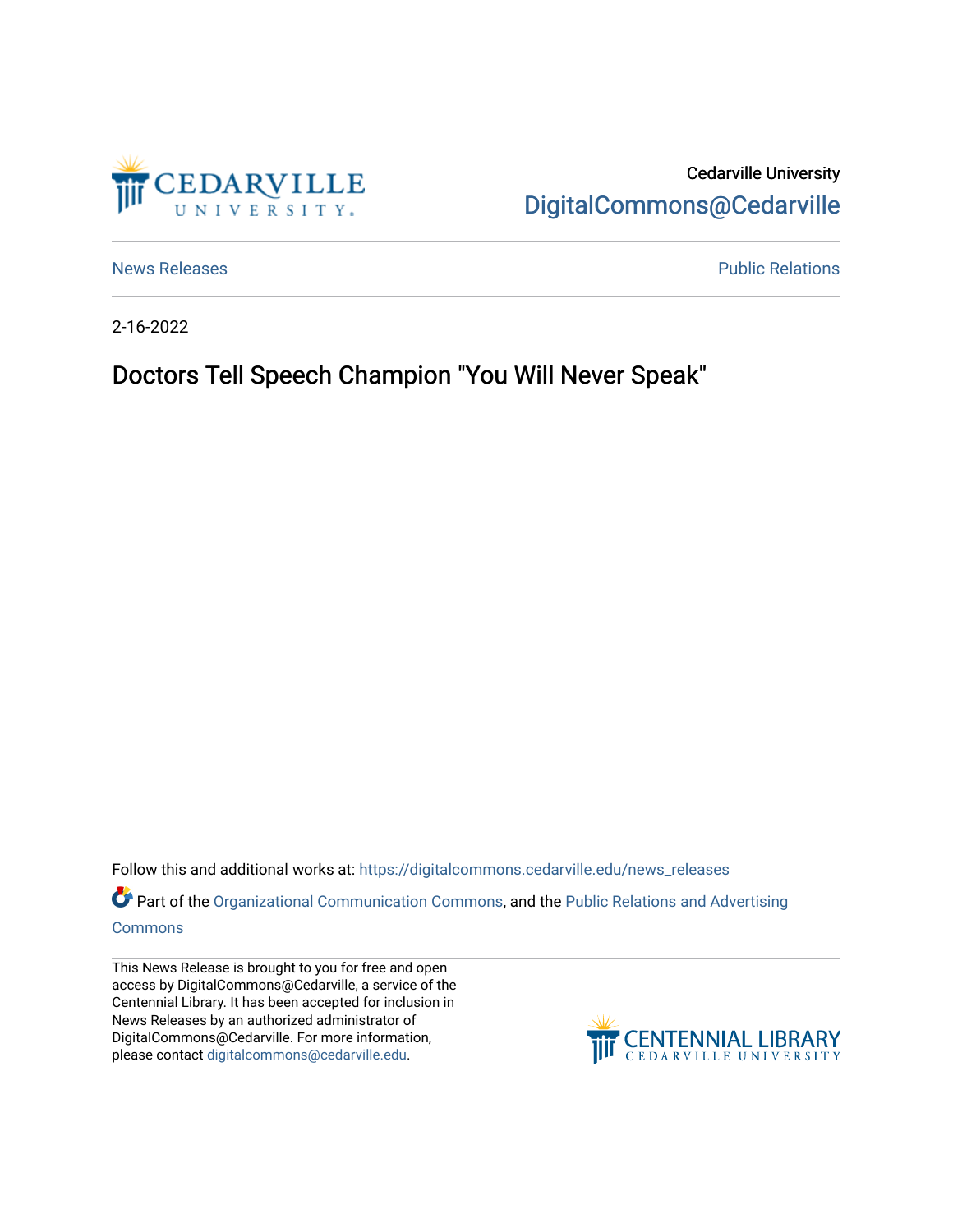## **FOR IMMEDIATE RELEASE February 16, 2022**

**CONTACT:** Mark D. Weinstein Executive Director of Public Relations [937-766-8800](tel:937-766-8800) (o) [937-532-6885](tel:937-532-6885) (m) [Mweinstein@cedarville.edu](mailto:Mweinstein@cedarville.edu) @cedarvillenews

## **Doctors Tell Speech Champion "You Will Never Speak"**

**CEDARVILLE, OHIO --** Once told he would never speak, one Cedarville student is proving his doctors wrong by winning state and national awards with the university's speech team.

Senior Paul Miller from Chariton, Iowa, was 18 months old when doctors noticed moderate hearing loss during a wellness check.

After two years of general therapy, he was officially diagnosed with a severe case of oral motor apraxia, a speech inhibiting disorder, at age 4. His parents were told he would never communicate verbally and they should not count on him attending college.

"Paul had always been a vocal child, even though he was not verbal," said Paul's mother, Brandy Miller. "He used many attempts with the word 'uh' to communicate. We actually used sign language for a season."

Miller began speech therapy at age 2, and by 7, he was speaking intelligible words and simple sentences.

"I know my first word was 'mama,'" he shared.

Having undergone no medical procedure or treatment, Miller attributes his healing solely to God. "I was told I wouldn't speak," Miller added. "When I speak now, I want to give all the glory to God. I have even been invited to men's conferences to rap. I mean, if you can't speak you can't rap. God did that. That was not me, but the Lord."

Stewarding his new gift, Miller underwent nearly six years of challenging speech therapy.

"I was very self-aware when I first started speaking," Miller noted. "I couldn't even say the word 'rabbit' or order things at restaurants."

He credited his parents as his biggest supporters as he learned to speak. "My parents prayed daily for me to be able to speak," he said. "They drove me repeatedly to therapy, paid for it and invested in me."

Now, Miller is a [broadcasting and digital media](https://www.cedarville.edu/academic-programs/broadcasting-digital-media-and-journalism) major at Cedarville University, living free from all effects of his former disorder. He uses his voice at every opportunity, including theatre performances and as a member of Cedarville's speech team.